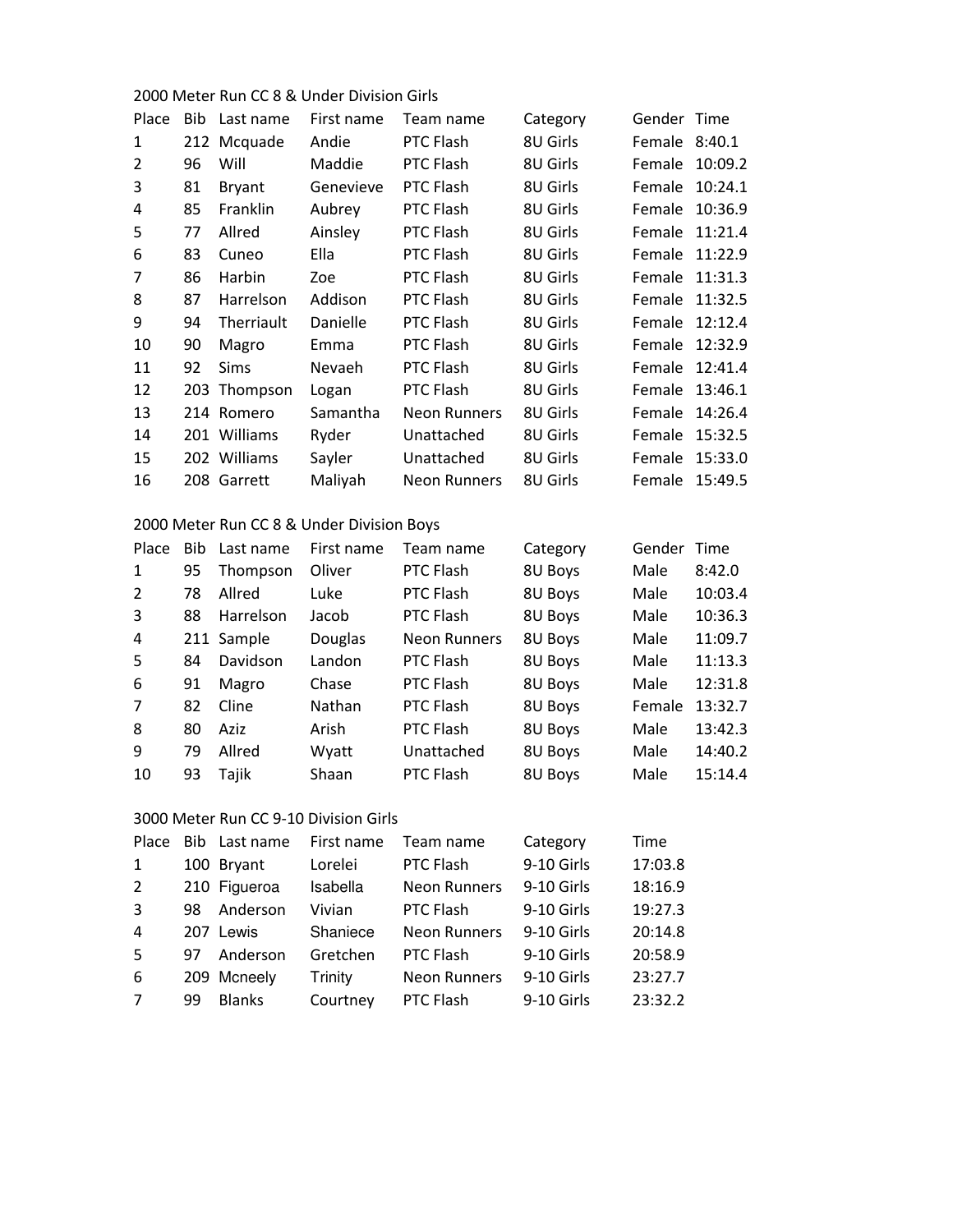#### 3000 Meter Run CC 9-10 Division Boys

| Place          | Bib Last name  | First name     | Team name  | Category  | Time    |
|----------------|----------------|----------------|------------|-----------|---------|
| 1              | 106 Thompson   | Clark          | PTC Flash  | 9-10 Boys | 12:03.6 |
| 2              | 104 Moses      | <b>Broecks</b> | PTC Flash  | 9-10 Boys | 14:33.9 |
| $\overline{3}$ | 103 Jackson    | Aiden          | PTC Flash  | 9-10 Boys | 15:15.6 |
| 4              | 105 Potter     | Pierce         | PTC Flash  | 9-10 Boys | 15:27.1 |
| -5             | 107 Jones      | Hunter         | PTC Flash  | 9-10 Boys | 16:45.2 |
| -6             | 101 Chikhliker | Kiran          | PTC Flash  | 9-10 Boys | 17:43.6 |
| 7              | 216 Wolf       | Morgan         | Unattached | 9-10 Boys | 20:59.9 |

## 3000 Meter Run CC 11-12 Division Girls

| Place          | Bib Last name  | First name | Team name | Category    | Time    |
|----------------|----------------|------------|-----------|-------------|---------|
| 1              | 122 Tarpley    | Taylor     | PTC Flash | 11-12 Girls | 12:14.9 |
| $\overline{2}$ | 141 Daniels    | Emily      | PTC Flash | 11-12 Girls | 13:57.7 |
| 3              | 113 Little     | Eliza      | PTC Flash | 11-12 Girls | 15:43.2 |
| 4              | 118 Roach      | Gabby      | PTC Flash | 11-12 Girls | 16:04.7 |
| -5             | 114 Preble     | Kaylie     | PTC Flash | 11-12 Girls | 16:21.0 |
| 6              | 110 Cuneo      | Mariyah    | PTC Flash | 11-12 Girls | 16:31.0 |
| 7              | 115 Reed       | Alyssa     | PTC Flash | 11-12 Girls | 17:02.5 |
| 8              | 123 Therriault | Madeline   | PTC Flash | 11-12 Girls | 17:44.3 |
| 9              | 124 Walden     | Olivia     | PTC Flash | 11-12 Girls | 17:46.2 |

### 3000 Meter Run CC 11-12 Division Boys

| Place         | Bib Last name  | First name     | Team name | Category   | Time    |
|---------------|----------------|----------------|-----------|------------|---------|
| 1             | 116 Roach      | Bankson        | PTC Flash | 11-12 Boys | 12:48.5 |
| $\mathcal{L}$ | 121 Sellers    | Mitchell       | PTC Flash | 11-12 Boys | 13:38.6 |
| 3             | 117 Roach      | <b>Braeden</b> | PTC Flash | 11-12 Boys | 13:39.4 |
| 4             | 109 Chikhliker | <b>Nikhil</b>  | PTC Flash | 11-12 Boys | 14:27.5 |
| 5             | 125 Will       | <b>Brandon</b> | PTC Flash | 11-12 Boys | 14:39.2 |
| 6             | 108 Bell       | Jack           | PTC Flash | 11-12 Boys | 15:13.4 |
| 7             | 119 Ruppert    | Ethan          | PTC Flash | 11-12 Boys | 16:08.0 |
| 8             | 120 Ruppert    | Liam           | PTC Flash | 11-12 Boys | 16:11.5 |
| 9             | 112 Lewis      | Noah           | PTC Flash | 11-12 Boys | 16:55.2 |
| 10            | 126 Wolf       | Wyatt          | PTC Flash | 11-12 Boys | 18:16.0 |

#### 4000 Meter Run CC 13-16 Division Girls

|   |                      | Place Bib Last name First name Team name |                          | Category    | Time    |
|---|----------------------|------------------------------------------|--------------------------|-------------|---------|
| 1 | 147 Daniels          | Abby                                     | PTC Flash                | 13-16 Girls | 19:49.4 |
| 2 | 229 Eggleston Briana |                                          | Neon Runners 13-16 Girls |             | 29:10.5 |